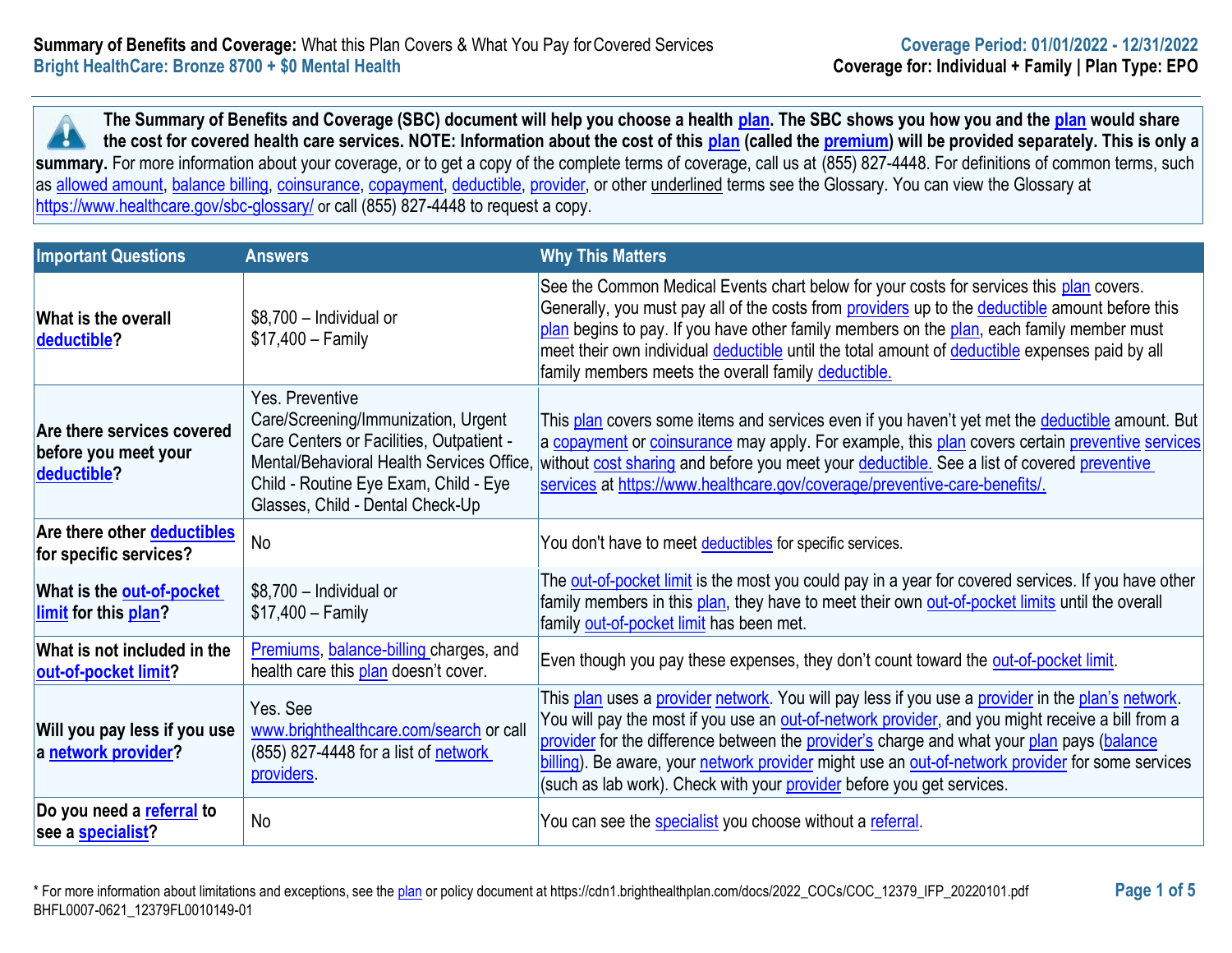|                                                                           |                                                         | <b>What You Will Pay</b>                                      |                                                           |                                                                                                                                                                                                 |
|---------------------------------------------------------------------------|---------------------------------------------------------|---------------------------------------------------------------|-----------------------------------------------------------|-------------------------------------------------------------------------------------------------------------------------------------------------------------------------------------------------|
| <b>Common Medical Event</b>                                               | <b>Services You May Need</b>                            | <b>Network Provider</b><br>(You will pay the<br>least)        | <b>Out-of-Network Provider</b><br>(You will pay the most) | Limitations, Exceptions, & Other Important<br><b>Information</b>                                                                                                                                |
| If you visit a health care<br>provider's office or clinic                 | Primary care visit to treat an<br>injury or illness     | No charge for first 2<br>visit(s) then 0% after<br>deductible | <b>Not Covered</b>                                        | Telehealth services are available. Refer to Your<br>Schedule of Benefits to determine what you will pay.                                                                                        |
|                                                                           | <b>Specialist visit</b>                                 | 0% after Deductible                                           | Not Covered                                               | None                                                                                                                                                                                            |
|                                                                           | Preventive care/screening/<br>immunization              | No Charge                                                     | Not Covered                                               | You may have to pay for services that aren't<br>preventive. Ask your provider if the services you need<br>are preventive, then check what Your plan will pay for<br>and what Your cost will be. |
| If you have a test                                                        | Diagnostic test (x-ray, blood<br>work)                  | Lab: 0% after Deductible<br>X-ray: 0% after<br>Deductible     | <b>Not Covered</b>                                        | None                                                                                                                                                                                            |
|                                                                           | Imaging (CT/PET scans, MRIs)                            | 0% after Deductible                                           | Not Covered                                               | Services require Prior Authorization.                                                                                                                                                           |
| If you need drugs to treat                                                | Preferred generic drugs                                 | \$0/\$25                                                      | Not Covered                                               |                                                                                                                                                                                                 |
| your illness or condition.<br>More information about                      | Preferred brand drugs and Non-<br>preferred generics    | 0% after Deductible                                           | <b>Not Covered</b>                                        | Preventive Care medications are provided at \$0 cost to<br>You, regardless of tier.                                                                                                             |
| prescription drug coverage<br>is available at<br>www.brighthealthcare.com | Non-preferred brand drugs and<br>Non-preferred generics | 0% after Deductible                                           | Not Covered                                               | Covers up to a 90-day supply (retail prescription); 31-<br>90 day supply (mail order prescription).<br>Copays shown reflect the cost per retail prescription.                                   |
|                                                                           | <b>Specialty drugs</b>                                  | 0% after Deductible                                           | Not Covered                                               |                                                                                                                                                                                                 |
| If you have outpatient<br>surgery                                         | Facility fee (e.g., ambulatory<br>surgery center)       | 0% after Deductible                                           | <b>Not Covered</b>                                        | Services require Prior Authorization.                                                                                                                                                           |
|                                                                           | Physician/surgeon fees                                  | 0% after Deductible                                           | <b>Not Covered</b>                                        | Services require Prior Authorization.                                                                                                                                                           |
| If you need immediate<br>medical attention                                | <b>Emergency room care</b>                              | 0% after Deductible                                           | 0% after Deductible                                       | This cost does not apply if You are admitted directly to<br>the hospital for inpatient services.                                                                                                |
|                                                                           | <b>Emergency medical</b><br>transportation              | 0% after Deductible                                           | 0% after Deductible                                       | None                                                                                                                                                                                            |
|                                                                           | <b>Urgent care</b>                                      | \$50                                                          | \$50                                                      | None                                                                                                                                                                                            |
| If you have a hospital                                                    | Facility fee (e.g., hospital room)                      | 0% after Deductible                                           | <b>Not Covered</b>                                        | Services require Prior Authorization.                                                                                                                                                           |
| stay                                                                      | Physician/surgeon fees                                  | 0% after Deductible                                           | <b>Not Covered</b>                                        | Services require Prior Authorization.                                                                                                                                                           |
| If you need mental health, Outpatient services                            |                                                         | \$0                                                           | <b>Not Covered</b>                                        | Services require Prior Authorization.                                                                                                                                                           |

\* For more information about limitations and exceptions, see the [plan](https://www.healthcare.gov/sbc-glossary/#plan) or policy document at https://cdn1.brighthealthplan.com/docs/2022\_COCs/COC\_12379\_IFP\_20220101.pdf **Page 2 of 5** BHFL0007-0621\_12379FL0010149-01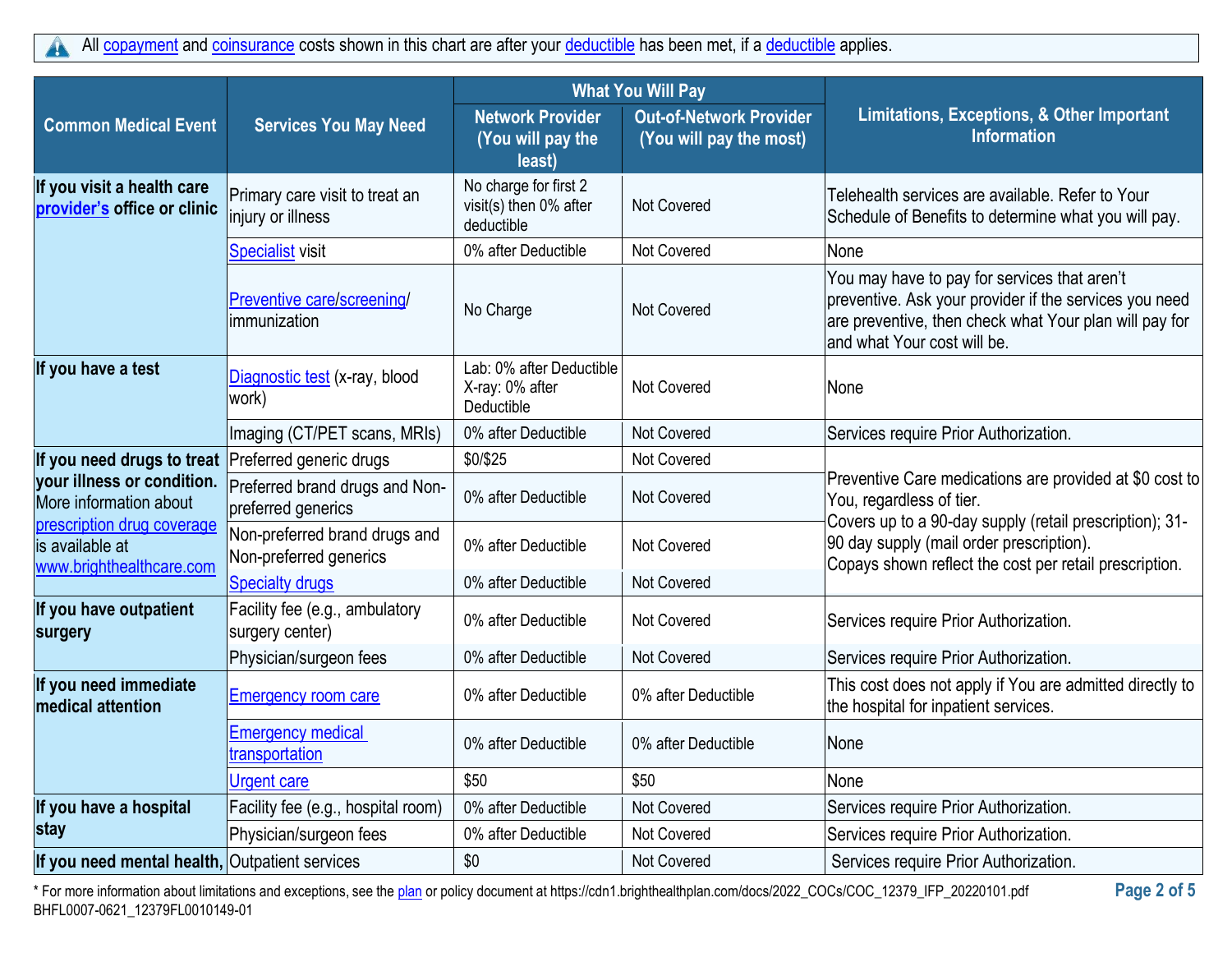|                                                              |                                              | <b>What You Will Pay</b>                               |                                                           |                                                                                                                                                                                                                     |  |
|--------------------------------------------------------------|----------------------------------------------|--------------------------------------------------------|-----------------------------------------------------------|---------------------------------------------------------------------------------------------------------------------------------------------------------------------------------------------------------------------|--|
| <b>Common Medical Event</b>                                  | <b>Services You May Need</b>                 | <b>Network Provider</b><br>(You will pay the<br>least) | <b>Out-of-Network Provider</b><br>(You will pay the most) | Limitations, Exceptions, & Other Important<br><b>Information</b>                                                                                                                                                    |  |
| behavioral health, or<br>substance abuse<br>services         | Inpatient services                           | 0% after Deductible                                    | <b>Not Covered</b>                                        | Services require Prior Authorization.                                                                                                                                                                               |  |
|                                                              | Office visits                                | 0%                                                     | Not Covered                                               | None                                                                                                                                                                                                                |  |
| If you are pregnant                                          | Childbirth/delivery professional<br>services | 0% after Deductible                                    | <b>Not Covered</b>                                        | Delivery stays exceeding 48 hours for vaginal delivery                                                                                                                                                              |  |
|                                                              | Childbirth/delivery facility<br>services     | 0% after Deductible                                    | <b>Not Covered</b>                                        | or 96 hours for a cesarean delivery require Prior<br>Authorization, None                                                                                                                                            |  |
|                                                              | Home health care                             | 0% after Deductible                                    | Not Covered                                               | Limited to 20 Days per Year. Services require Prior<br>Authorization.                                                                                                                                               |  |
| If you need help<br>recovering or have other                 | <b>Rehabilitation services</b>               | 0% after Deductible                                    | <b>Not Covered</b>                                        | Limited to 35 Days per Year. Visits combined for<br>Physical, Occupational and Speech Therapy and<br>Chiropractic spinal manipulations. Services require<br>Prior Authorization.                                    |  |
| special needs                                                | <b>Habilitation services</b>                 | 0% after Deductible                                    | <b>Not Covered</b>                                        | None                                                                                                                                                                                                                |  |
|                                                              | <b>Skilled nursing center</b>                | 0% after Deductible                                    | <b>Not Covered</b>                                        | Limited to 60 Days per Year. Services require Prior<br>Authorization.                                                                                                                                               |  |
|                                                              | Durable medical equipment                    | 0% after Deductible                                    | Not Covered                                               | Services require Prior Authorization.                                                                                                                                                                               |  |
|                                                              | <b>Hospice services</b>                      | 0% after Deductible                                    | <b>Not Covered</b>                                        | None                                                                                                                                                                                                                |  |
|                                                              | Children's eye exam                          | \$0                                                    | <b>Not Covered</b>                                        | Limited to 1 eye exam per calendar year, through the<br>end of the month in which the dependent child turns<br>19.                                                                                                  |  |
| If your child needs dental Children's glasses<br>or eye care |                                              | \$0                                                    | Not Covered                                               | Limited to 1 pair of glasses, including standard frames<br>and standard lenses or a one-year supply of contact<br>lenses, per calendar year, through the end of the<br>month in which the dependent child turns 19. |  |
|                                                              | Children's dental checkups                   | \$0                                                    | Not Covered                                               | Includes diagnostic and preventive services through<br>the end of the month in which the dependent child<br>turns 19. Refer to the policy for covered services and<br>limitations.                                  |  |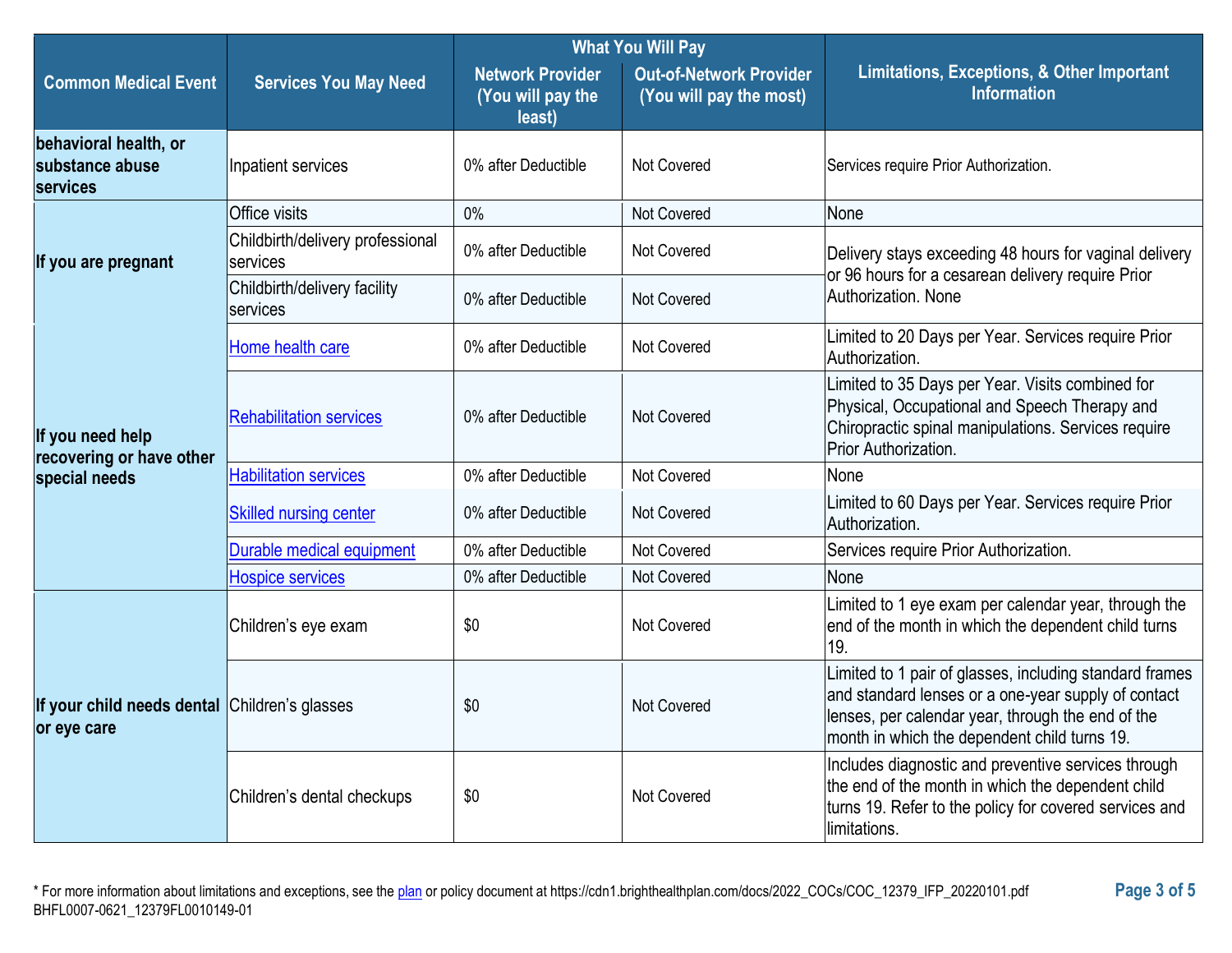### **Excluded Services & Other Covered Services**

| Services Your Plan Generally Does NOT Cover (Check your policy or plan document for more information and a list of any other excluded services.) |                           |                                                    |  |
|--------------------------------------------------------------------------------------------------------------------------------------------------|---------------------------|----------------------------------------------------|--|
| Abortion (except in cases of rape, incest, or when the Acupuncture                                                                               |                           | <b>Bariatric Surgery</b>                           |  |
| life of the mother is endangered)                                                                                                                | Dental Care (Adults)      | <b>Hearing Aids</b>                                |  |
| <b>Cosmetic Surgery</b>                                                                                                                          | Long-Term Care            | Non-emergency care when traveling outside the U.S. |  |
| <b>Infertility Treatment</b>                                                                                                                     | Routine Eye Care (Adults) | Routine Foot Care                                  |  |
| <b>Private-Duty Nursing</b>                                                                                                                      |                           |                                                    |  |
| Weight Loss Programs                                                                                                                             |                           |                                                    |  |

| <b>Other</b><br>y apply to these services.<br>This isn't a complete list.<br>Please see<br><u>`n</u> document.,<br>. Covered Services (Limitations may 1<br><b>vour</b> |  |  |  |
|-------------------------------------------------------------------------------------------------------------------------------------------------------------------------|--|--|--|
| Chiropractic Care                                                                                                                                                       |  |  |  |

Your Rights to Continue Coverage: There are agencies that can help if you want to continue your coverage after it ends. The contact information for those agencies is: Florida Office of Insurance Regulation, 200 East Gaines Street, Tallahassee, FL 32399-4288, Phone No. (850) 413-3089 or (877) MY-FL-CFO (693-5236). Other coverage options may be available to you too, including buying individual insurance coverage through the Health Insurance Marketplace. For more about the Marketplace, visit [www.HealthCare.gov](https://www.healthcare.gov/) or call 1-800-318-2596. For more information on your rights to continue coverage, contact us at 1-855-827-4448.

Your Grievance and Appeals Rights: There are agencies that can help if you have a complaint against your [plan](https://www.healthcare.gov/sbc-glossary/#plan) for a denial of [a claim.](https://www.healthcare.gov/sbc-glossary/#claim) This complaint is called a [grievance](https://www.healthcare.gov/sbc-glossary/#grievance) or [appeal.](https://www.healthcare.gov/sbc-glossary/#appeal) For more information about your rights, look at the explanation of benefits you will receive for that medical [claim.](https://www.healthcare.gov/sbc-glossary/#claim) You[r plan](https://www.healthcare.gov/sbc-glossary/#plan) documents also provide complete information on how to submit a [claim,](https://www.healthcare.gov/sbc-glossary/#claim) [appeal,](https://www.healthcare.gov/sbc-glossary/#appeal) or [a grievance](https://www.healthcare.gov/sbc-glossary/#grievance) for any reason to your [plan.](https://www.healthcare.gov/sbc-glossary/#plan) For more information about your rights, this notice, or assistance, contact: Bright HealthCare at [www.brighthealthcare.com](https://www.brighthealthcare.com/) or the Florida Office of Insurance Regulation, 200 East Gaines Street, Tallahassee, FL 32399-4288, Phone No. (850) 413-3089 or (877) MY-FL-CFO (693- 5236).

### **Does this plan provide Minimum Essential Coverage? Yes**

[Minimum Essential Coverage](https://www.healthcare.gov/sbc-glossary/#minimum-essential-coverage) generally includes plans, health insurance available through the Marketplace or other individual market policies, Medicare, Medicaid, CHIP, TRICARE, and certain other coverage. If you are eligible for certain types of [Minimum Essential Coverage,](https://www.healthcare.gov/sbc-glossary/#minimum-essential-coverage) you may not be eligible for the premium tax credit.

#### **Does this plan meet the Minimum Value Standards? Yes**

If you[r plan](https://www.healthcare.gov/sbc-glossary/#plan) doesn't meet the [Minimum Value Standards,](https://www.healthcare.gov/sbc-glossary/#minimum-value-standard) you may be eligible for a [premium tax credit](https://www.healthcare.gov/sbc-glossary/#premium-tax-credits) to help you pay for a [plan](https://www.healthcare.gov/sbc-glossary/#plan) through the [Marketplace.](https://www.healthcare.gov/sbc-glossary/#marketplace)

### **Language Access Services:**

Spanish (Español): Para obtener asistencia en Español, llame al (855) 827-4448. Tagalog (Tagalog): Kung kailangan ninyo ang tulong sa Tagalog tumawag sa (855) 827-4448. Chinese (中文): 如果需要中文的帮助,请拨打这个号码 (855) 827-4448. Navajo (Dine): Dinek'ehgo shika at'ohwol ninisingo, kwiijigo holne' (855) 827-4448.

### *To see examples of how this plan might cover costs for a sample medical situation, see the next section.*